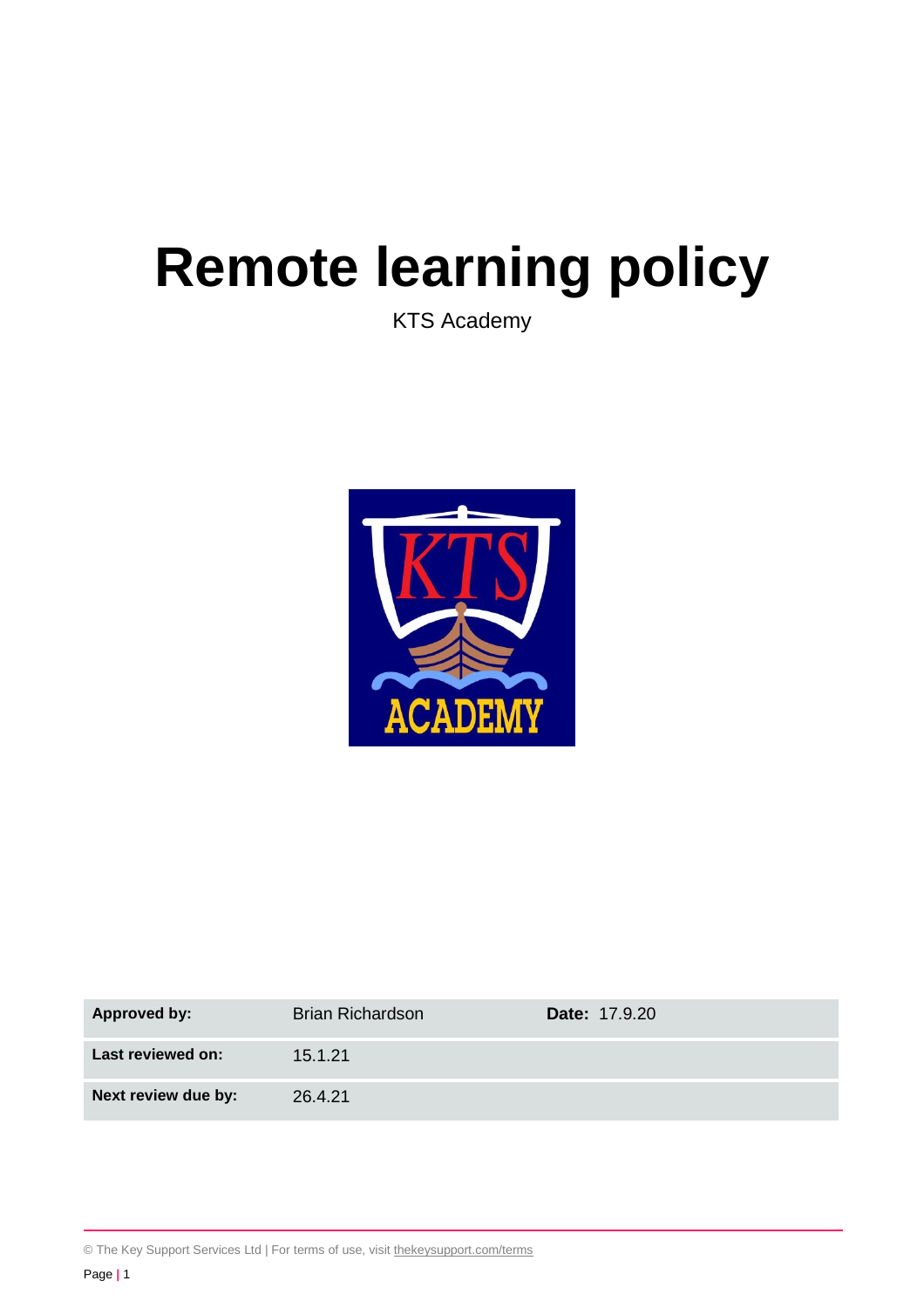# **Contents**

## <span id="page-1-0"></span>**1. Aims**

This remote learning policy for staff aims to:

- Ensure consistency in the approach to remote learning for pupils who aren't in school
- Set out expectations for all members of the school community with regards to remote learning
- Provide appropriate guidelines for data protection

# <span id="page-1-1"></span>**2. Roles and responsibilities**

#### **2.1 Teachers**

When providing remote learning, teachers must be available between 9am and 3pm.

If they're unable to work for any reason during this time, for example due to sickness or caring for a dependent, they should report this using the normal absence procedure.

When providing remote learning, teachers are responsible for:

 $\triangleright$  Setting work –

- o Providing work or a work pack for each individual child in their class group.
- $\circ$  The work needs to be sufficient to support home learning; that is, enough activities to maintain the learning that has been taking place in class and will be taking place in the coming days.
- $\circ$  The work needs to be readily available, and able to be delivered on day one of the absence if not online.
- $\circ$  Provide resources which the child might ordinarily use within school (but which are not required by other children within school).

 $\triangleright$  Keeping in touch with pupils who aren't in school and their parents –

- $\circ$  Make regular contact via email, at least once a week to check on general welfare and offer additional work.
- o Respond to email requests from parents within school hours.
- $\circ$  Share any complaints or concerns shared by parents and pupils with the SLT who will respond accordingly.

If teachers are continuing to work in school during a child's absence, they'll still need to provide remote learning via delivery of an activity pack or direction to an online learning package or activity.

### **2.2 Teaching assistants**

When assisting with remote learning, teaching assistants must be available between 9am and 3pm.

<sup>©</sup> The Key Support Services Ltd | [thekeysupport.com/terms](https://thekeysupport.com/terms-of-use)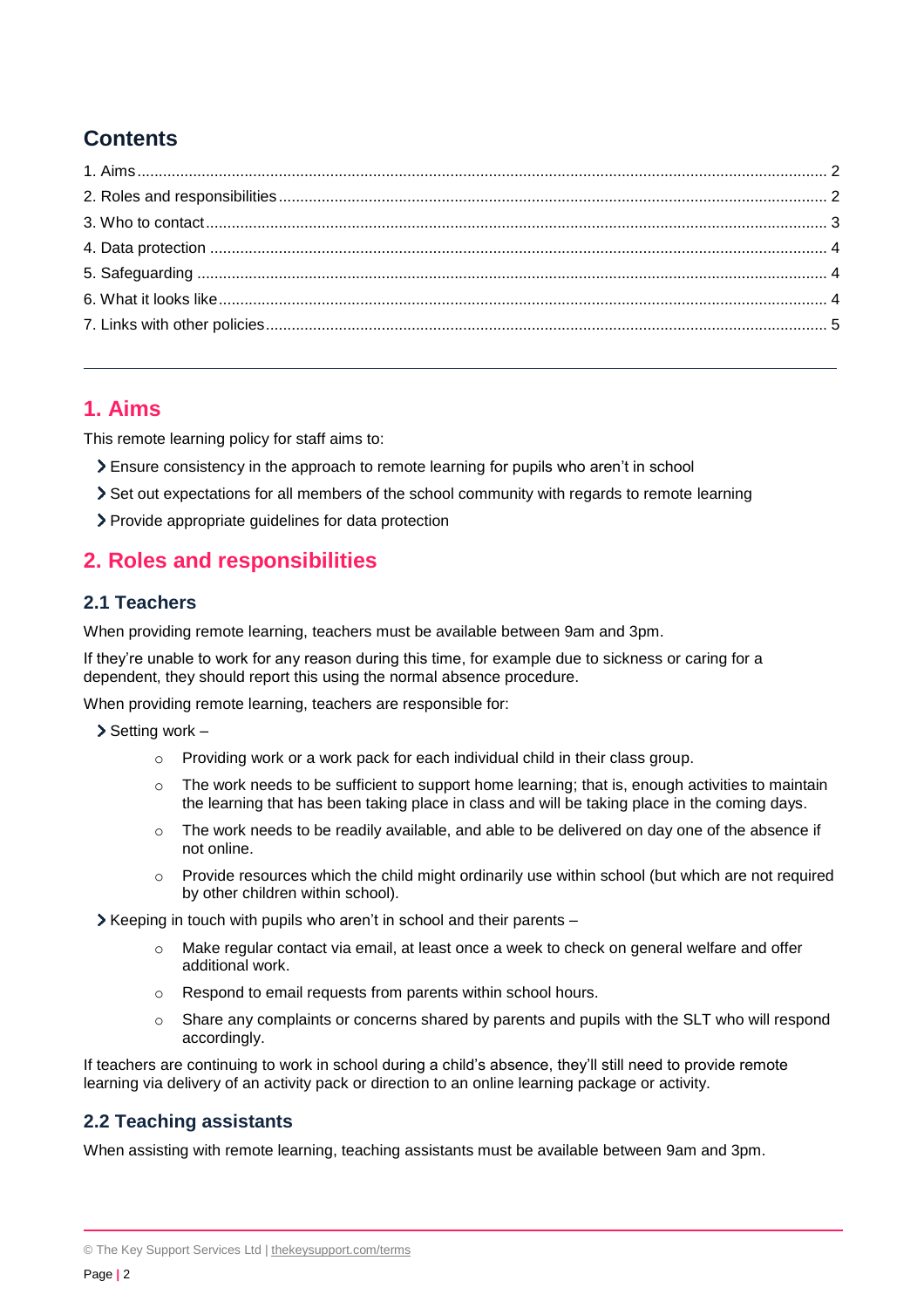If they're unable to work for any reason during this time, for example due to sickness or caring for a dependent, they should report this using the normal absence procedure.

When assisting with remote learning, teaching assistants are responsible for:

- Supporting pupils who aren't in school with learning remotely
	- o Make up resource packs which can be delivered to the absent child's home

If teaching assistants will also be working in school, they'll still need to support the teacher with the production of resources and activity packs for remote learning, alongside supporting teaching and learning with the children remaining in school.

#### **2.3 Senior leaders**

Senior leaders are responsible for:

- Co-ordinating the remote learning approach across the school Alexis Gardner to lead on lower school, and Claire Smith to lead on upper school.
- Monitoring the effectiveness of remote learning reviewing CPOMS entries whereby contact has been made by the teacher with the families. Ensuring work has been delivered and organising the further delivery of work, should it be necessary.

#### **2.4 Designated safeguarding lead**

The DSL is responsible for:

Ensuring the school child protection policy is adhered to, and ensuring any concerns logged on CPOMS will be followed up.

#### **2.5 Pupils and parents**

Staff can expect parents with children learning remotely to:

- $\geq$  Be contactable during the school day
- Support the work activities set by teachers as they deem necessary with their child
- Seek help if they need it, from teachers or teaching assistants
- Alert teachers if they require additional help or support
- Make the school aware if their child is sick or otherwise can't complete work
- > Be respectful when making any complaints or concerns known to staff

#### **2.8 Governing board**

The governing board is responsible for:

- Monitoring the school's approach to providing remote learning to ensure education remains as high quality as possible
- Ensuring that staff are certain that remote learning systems are appropriately secure, for both data protection and safeguarding reasons

#### <span id="page-2-0"></span>**3. Who to contact**

If staff have any questions or concerns about remote learning, they should contact the following individuals:

- Issues in setting work talk to the relevant school leader
- $\sum$  Issues with their own workload or wellbeing talk to their line manager
- Concerns about safeguarding talk to the DSL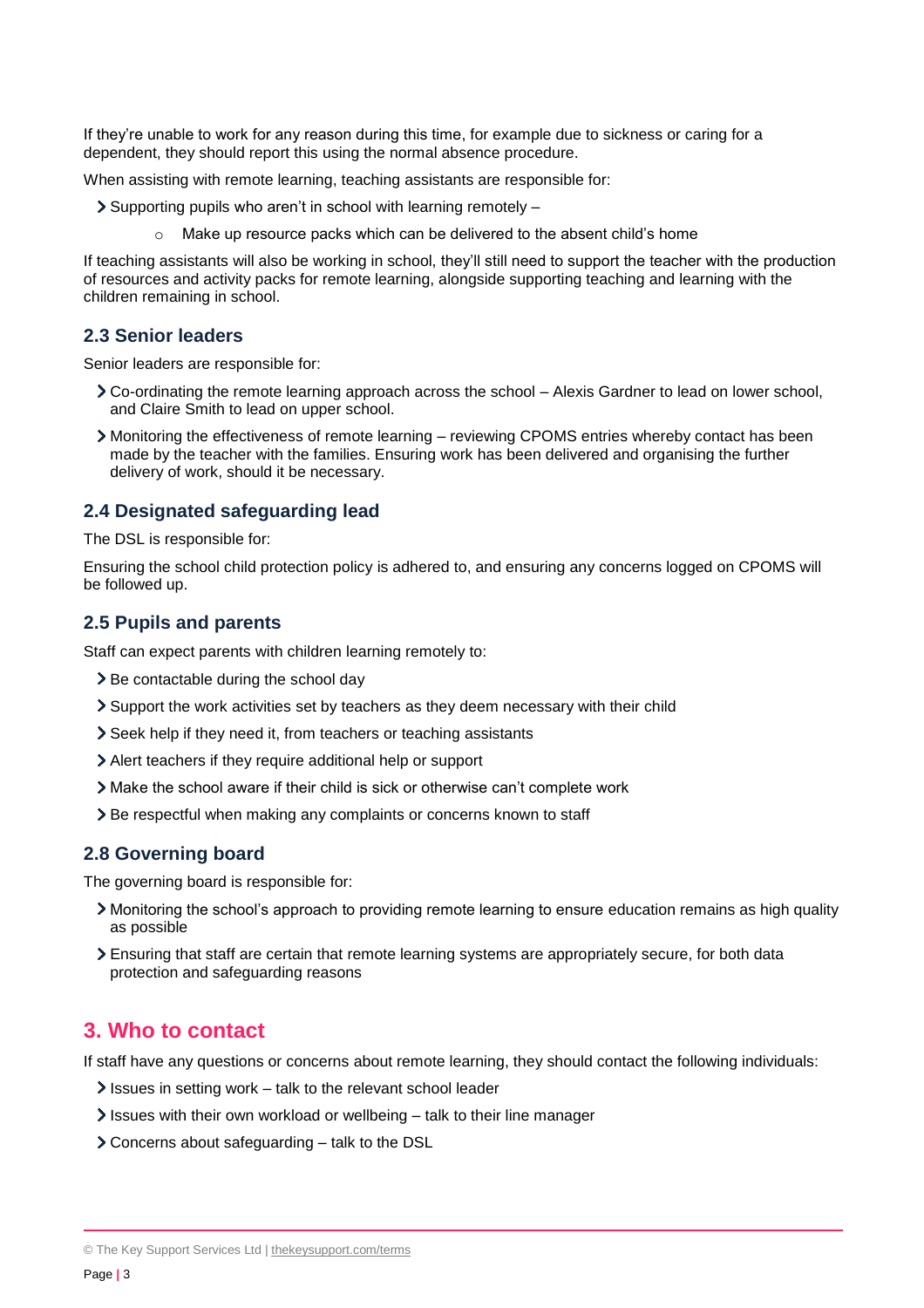# <span id="page-3-0"></span>**4. Data protection**

#### **4.1 Accessing personal data**

When accessing personal data for remote learning purposes, all staff members will:

- access the data through the school server on the school site.
- This data should only be accessed through school PCs on site.

#### **4.2 Processing personal data**

Staff members may need to collect and/or share personal data such as email addresses and contact numbers as part of the remote learning system. As long as this processing is necessary for the school's official functions, individuals won't need to give permission for this to happen.

However, staff are reminded to collect and/or share as little personal data as possible online.

#### **4.3 Keeping devices secure**

All staff members will take appropriate steps to ensure their devices remain secure. This includes, but is not limited to:

- $\triangleright$  Keeping the device password-protected strong passwords are at least 8 characters, with a combination of upper and lower-case letters, numbers and special characters (e.g. asterisk or currency symbol)
- Ensuring the hard drive is encrypted this means if the device is lost or stolen, no one can access the files stored on the hard drive by attaching it to a new device
- Making sure the device locks if left inactive for a period of time
- Installing antivirus and anti-spyware software
- $\triangleright$  Keeping operating systems up to date always install the latest updates

# <span id="page-3-1"></span>**5. Safeguarding**

KTS child protection policy has been updated to reflect the current situation. It can be found on the school website and server.

# <span id="page-3-2"></span>**6. What it looks like**

At KTS we offer a remote education which is bespoke and meets the needs of individuals on a case-by-case basis, avoiding a one size fits all approach. Teachers and support staff are working hard to support those at home, by adapting our KTS curriculum meaning pupils can engage from home and continue to make progress. However, at KTS we are very aware that many of our pupils are unlikely to be able to access remote education without adult support. We have also considered carefully the expectations in relation to remote learning and the significant demands it may place on families.

We have overcome digital barriers and distributed either Ipads, or laptops where needed, meaning all pupils have the chance to engage. We have developed the use of our digital platforms including, where appropriate, Purple Mash and Education City, where teachers can set work for pupils at their individual level and give feedback. Where appropriate, we are also offering live lessons, either on an individual basis or as a group, through Microsoft Teams.

We have liaised with other professionals including Occupational Therapists and Speech and Language Therapists to ensure those pupils at home continue to receive support, for example sensory programmes have been shared with home and resources, such as symbols and therapy programmes have been shared with parents.

<sup>©</sup> The Key Support Services Ltd | [thekeysupport.com/terms](https://thekeysupport.com/terms-of-use)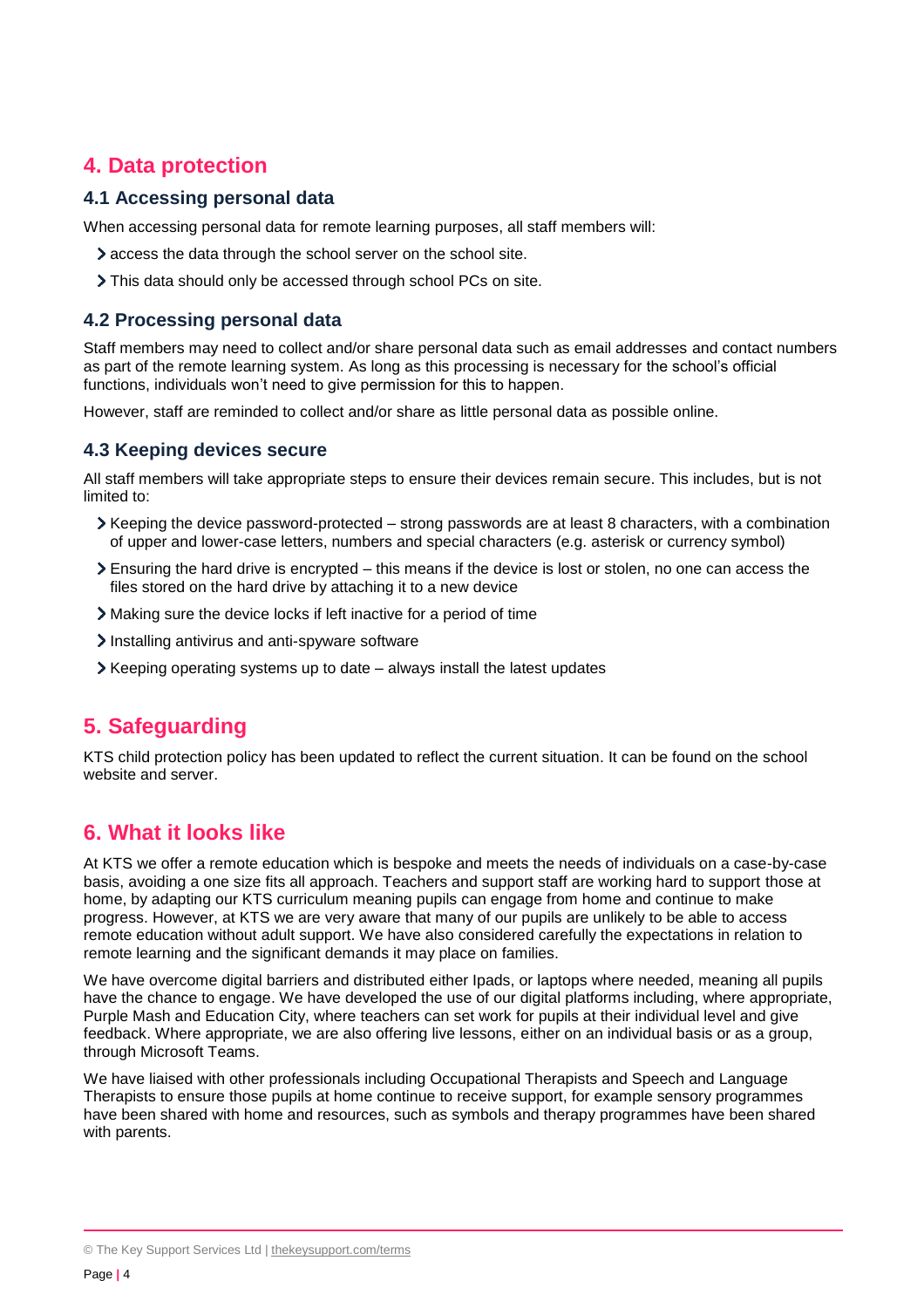Teachers and teaching assistants are in contact with families through email, phone calls, video calls and doorstep visits and. If you have any queries – please contact your child's teacher.

Where appropriate work is marked and feedback is given. Families are given the opportunity to record progress and share this with teachers. Pupils are set individual home learning targets, so families are aware of their child's 'next steps'.

For examples, see the appendices at the end of the policy.

## <span id="page-4-0"></span>**7. Links with other policies**

This policy is linked to our:

- > Behaviour policy
- Child protection policy and coronavirus addendum to our child protection policy
- > Data protection policy and privacy notices
- > Home-school agreement
- ICT and internet acceptable use policy
- > Online safety policy

<sup>©</sup> The Key Support Services Ltd | [thekeysupport.com/terms](https://thekeysupport.com/terms-of-use)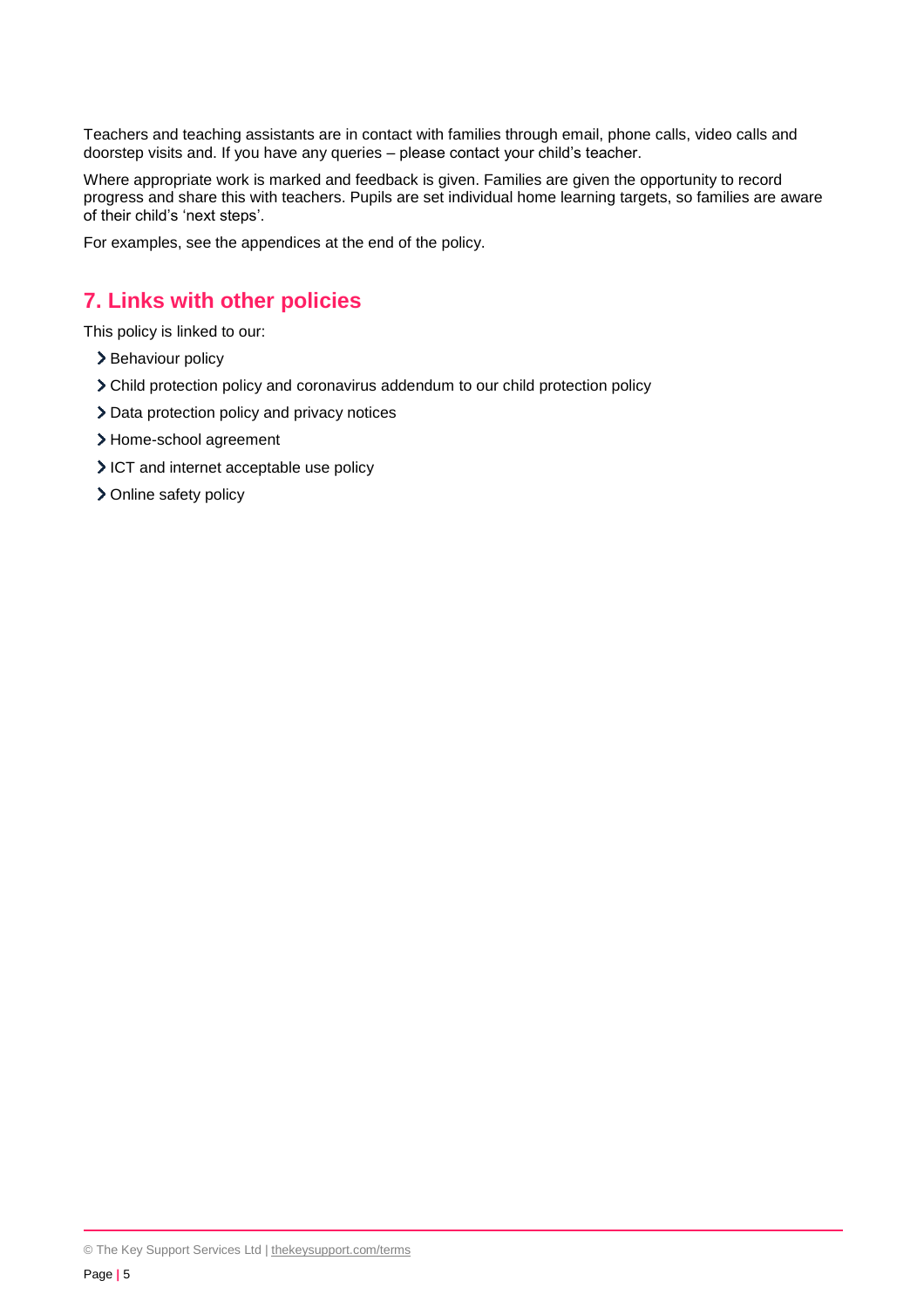## *Appendices*

## **Examples of the different Remote Learning offers we are providing across school**

## **KTS1 (EYFS)/Developmental Curriculum**

| <b>Class</b>                                         | <b>White Class</b>                                                                                                                                                                                                                                                                                                                                                                                                                                                                                                                                                                |                                                                                                                                                                                                                                                                                                                                                                                                                                                                                                                                                                                                                                                                               |
|------------------------------------------------------|-----------------------------------------------------------------------------------------------------------------------------------------------------------------------------------------------------------------------------------------------------------------------------------------------------------------------------------------------------------------------------------------------------------------------------------------------------------------------------------------------------------------------------------------------------------------------------------|-------------------------------------------------------------------------------------------------------------------------------------------------------------------------------------------------------------------------------------------------------------------------------------------------------------------------------------------------------------------------------------------------------------------------------------------------------------------------------------------------------------------------------------------------------------------------------------------------------------------------------------------------------------------------------|
| All classes for<br>whenever a pupil<br>is isolating: | Weekly phone call home<br>$\bullet$<br>3 learning targets, from the Areas of Learning for: Communication &<br>Language, Physical Development and PSED - which we will update, as<br>required.<br>Timetable strip with symbols<br>$\bullet$<br>Visual sensory plans (if applicable).<br>Website links - see curriculum section on KTS website - https://www.kts-<br>academy.org.uk/teaching-learning/curriculum-support/ as well as websites<br>listed on the A3 sheet of learning ideas.<br>Feedback sheet - please note any areas of progress and return to school<br>(optional) |                                                                                                                                                                                                                                                                                                                                                                                                                                                                                                                                                                                                                                                                               |
|                                                      | 10 day isolation                                                                                                                                                                                                                                                                                                                                                                                                                                                                                                                                                                  | Long term isolation                                                                                                                                                                                                                                                                                                                                                                                                                                                                                                                                                                                                                                                           |
|                                                      | Personal isolation packs given<br>$\bullet$<br>out fortnightly specific to<br>pupils next steps and<br>activities that would have<br>been taking place in school<br>Overview sheet with activity<br>$\bullet$<br>ideas linked to the pupil's<br>targets and medium term<br>plans.                                                                                                                                                                                                                                                                                                 | 10 day isolation provision plus:<br>Personal isolation packs given out<br>fortnightly specific to pupils next<br>steps and activities that would have<br>been taking place in school<br>Videos of songs or stories by<br>٠<br>teacher or school staff emailed to<br>families.<br>Teams calls if you would like to join<br>$\bullet$<br>our sessions for 'good morning',<br>'rope' and 'parachute' singing songs<br>with the children and staff in school.<br>Videos of the above sessions (good<br>$\bullet$<br>morning, rope and parachute) so<br>children can complete at home if<br>they don't want to join teams or if<br>they would like to do it throughout<br>the day. |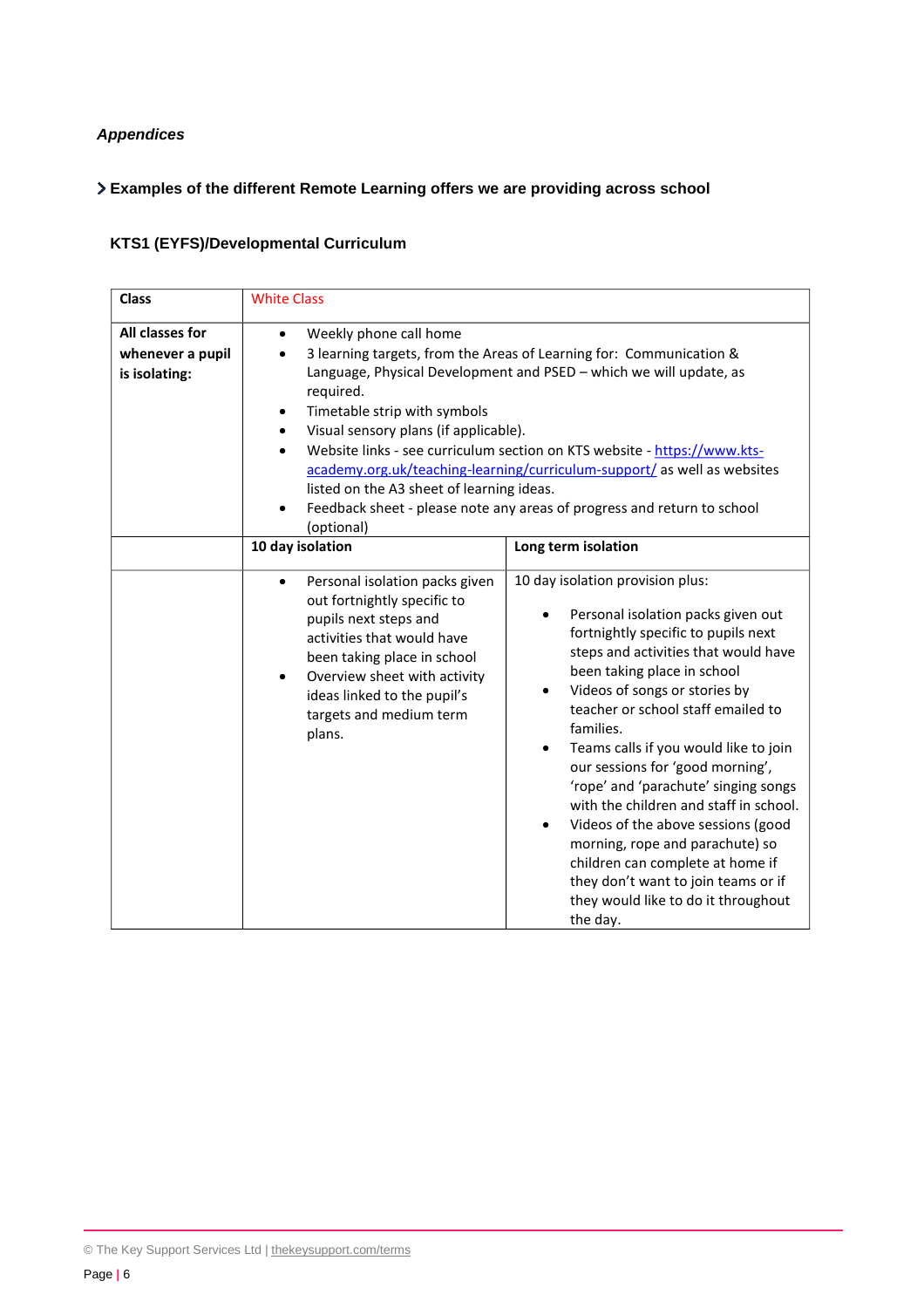#### **KTS2/3 Formal Curriculum**

| <b>Class</b>                                         | <b>Orange Class</b>                                                                                                                                                                                                                                                                                                                                                                        |                                                                                                                                                                                                                                                                                                                                                                                                                                                                                                                     |  |
|------------------------------------------------------|--------------------------------------------------------------------------------------------------------------------------------------------------------------------------------------------------------------------------------------------------------------------------------------------------------------------------------------------------------------------------------------------|---------------------------------------------------------------------------------------------------------------------------------------------------------------------------------------------------------------------------------------------------------------------------------------------------------------------------------------------------------------------------------------------------------------------------------------------------------------------------------------------------------------------|--|
| All classes for<br>whenever a pupil<br>is isolating: | Weekly phone call home and email.<br>$\bullet$<br>3 Assessments to be mastered from English, Maths & PSHE. Which will be<br>updated, as needed.<br>Website links - see curriculum section on KTS website - https://www.kts-<br>$\bullet$<br>academy.org.uk/teaching-learning/curriculum-support/<br>Feedback sheet - please note any areas of progress and return to school.               |                                                                                                                                                                                                                                                                                                                                                                                                                                                                                                                     |  |
|                                                      | 10 day isolation                                                                                                                                                                                                                                                                                                                                                                           | Long term isolation                                                                                                                                                                                                                                                                                                                                                                                                                                                                                                 |  |
|                                                      | Personal isolation packs given<br>$\bullet$<br>out fortnightly specific to<br>pupils next steps and<br>activities that would have<br>been taking place in school.<br>Overview sheet with activity<br>ideas.<br>Online tasks set through<br>Purple Mash and Education<br>City so teacher can feed back<br>remotely. Tasks changed<br>weekly and linked to Literacy<br>and Numeracy targets. | 10 day isolation provision plus:<br>Personal isolation packs given out<br>fortnightly specific to pupils next<br>steps and activities that would have<br>been taking place in school.<br>Overview sheet with activity ideas,<br>linked to Medium Term Plans.<br>Individual and group Teams sessions<br>offered - Maths, English, Topic.<br>Online tasks set through Purple<br>Mash and Education City so teacher<br>can feed back remotely. Tasks<br>changed weekly and linked to<br>Literacy and Numeracy targets. |  |

© The Key Support Services Ltd | [thekeysupport.com/terms](https://thekeysupport.com/terms-of-use)